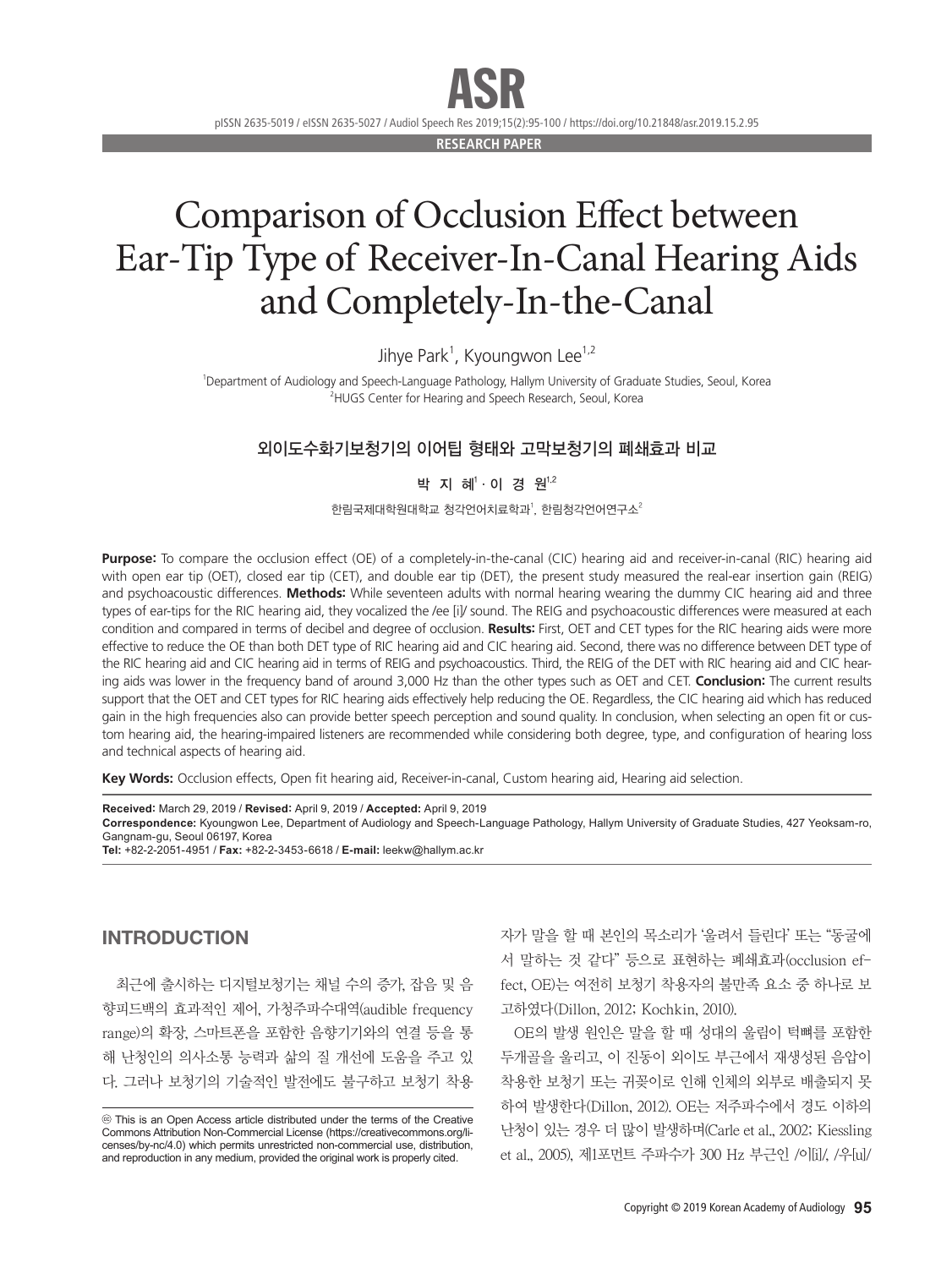등의 폐쇄모음에서 주로 발생한다(Dillon, 2012; Mueller, 2003). OE를 해결하기 위한 전통적인 방법으로는 1,000 Hz 이하 저주파수 대역의 이득을 낮추는 전기음향적인 방법 그리고 보 청기몸체(hearing aid shell) 또는 귀꽂이(earmold)에 환기구 (vent)를 설치하거나 보청기를 외이도의 골부(bony part) 부근 에 깊숙이 삽입하여(deep insert) 꼭 맞게 착용하는 물리적인 방법이 있다. 이 중에서 OE의 물리적인 해결 방법을 살펴보면, 첫째, 환기구(vent)의 직경을 크게 하거나 길이를 짧게 하여 고 막 근처에서 생성된 저주파수의 음압을 외부로 원활하게 배출 하는 방법이다(Jespersen et al., 2006; Kiessling et al., 2005). Kuk & Keenan(2006)의 보고에 의하면 환기구의 직경이 1 mm 증가할 때마다 고막 부근의 저주파수 음압이 4 dB 정도 감소한다고 하였다. 또한 Jespersen et al.(2006)은 직경이 크고, 길이가 짧은 환기구를 설치하는 것이 OE를 해결하는 데 효과적 이라고 하였다. 환기구의 직경을 극대화하는 방법으로 개방적합 (open fitting) 보청기를 생각할 수 있다. 그러나 개방적합보청기 는 환기구의 직경이 크기 때문에 외이도 밖으로 배출된 음압의 일부가 송화기로 다시 유입되고 재증폭되는 음향피드백이 발생 할 우려가 있어 음향피드백제어시스템(anti-feedback system) 을 활성화시켜야 하는 문제점이 있다. 하지만 음향피드백제어시 스템의 활성화는 고주파수 대역의 이득을 감소시키는 결과를 초래하여 어음인지도 및 음질에 나쁜 영향을 줄 수 있다(Winkler et al., 2016). 또한 청력역치레벨이 높은 경우에는 음향피드 백제어시스템을 활성화하더라도 음향피드백이 발생할 수 있어 서 폐쇄형 이어팁 또는 맞춤형 이어몰드를 사용해야 하기 때문 에 결과적으로 고막 부근에서 발생한 음향의 배출을 방해하여 OE가 발생할 우려가 있다. OE의 물리적인 해결 방법 중 다른 하나는 보청기몸체를 외이도의 골부에 꽉 차게 그리고 깊숙이 삽입하는 방법이다. 이는 발성 시 보청기몸체로 인해 연골부 (cartilage part) 및 경골부(bony part)의 진동을 억제하여 OE를 해결할 수 있다(Carle et al., 2002). Lee & Lee (2013)의 보고에 의하면 보청기몸체에서 골부의 길이를 2 mm에서 8 mm로 2 mm씩 증가시켰을 때 골부 길이가 길수록 저주파수의 실이삽입 이득(real-ear insertion gain, REIG) 및 심리음향적인 OE가 감 소한다고 하였다. 또한 Stone et al.(2014)의 보고에서도 보청기몸 체를 외이도 깊숙이 삽입함으로써 OE를 줄일 수 있다고 하였다. 2000년대 중반 이후 판매율이 급격하게 증가하고 있는 외이

도내수화기(receiver-in-canal, RIC) 보청기는 효과적인 음향

피드백제어시스템의 구현으로 인해 환기구의 직경을 극대화할 수 있어서 OE의 해결에 효과적이다(Kirwood, 2007; Kochkin, 2011). 그러나 Winkler et al.(2016)은 음향피드백제어시스템의 과다한 작동으로 인해 RIC 보청기 사용 시 방향성 및 잡음감 소 등에 문제가 있다고 하였으며, 이는 보청기 착용자의 청취 능력을 저하시킬 수 있다고 하였다.

이에 본 연구에서는 고막보청기(completely-in-the-canal, CIC) 그리고 RIC 보청기의 수화기에 연결하는 이어팁을 개방형 이어팁(open ear tip, OET), 폐쇄형 이어팁(closed ear tip, CET), 완전폐쇄형 이어팁(double ear tip, DET)으로 구분하여 착용한 후 /이[i]/를 발성했을 때 REIG 및 심리음향적인 OE의 변화를 살펴보고자 하였다. 이를 통하여 난청인에게 귓속보청기와 개 방적합보청기를 선택하는 데 도움을 주고자 하였다.

## MATERIALS AND METHODS

## 연구 대상

본 연구에 참여한 피검자는 만 29세 미만의 성인 17명(17귀; 남 6, 여 11)으로 이경을 통한 육안 관찰 시 외이 및 고막에 이 상이 없었으며, 고막운동성검사(tympanometry)에서 A형을 나 타내었다. 그리고 순음청력검사 결과 250~8,000 Hz의 청력역치 레벨이 양 귀 모두 20 dB HL 이하이며, 단어인지도(word recognition score, WRS)는 90% 이상이었다(Table 1).

### 연구 장비

외이도에 대한 육안검사는 이경검사기 Heine mini 3000 (Heine, Herrsching, Germany), 순음 및 어음청각검사는 AudioStar pro (Grason-Stadler Inc., Eden Prairie, MN, USA) 와 TDH-49 헤드폰(Telephonics, Farmingdale, NY, USA), WRS는 한국표준 Korean Standard-monosyllabic word lists for adults (KS-MWL-A)를 사용하여 측정하였다. 고막운동성 은 중이검사기 AT235h (Interacoustics Co., Middelfart, Denmark), 보청기는 피검자의 귓본을 채취하여 제작한 모조 CIC 그리고 OET, CET 그리고 DET의 이어팁(Figure 1)을 장착할 수 있는 RIC 보청기를 사용하였다. OE를 확인하기 위한 REIG 는 FONIX 7000 (Frye Electronics, Inc., Beaverton, OR, USA) 과 프로브마이크로폰(probe microphone)을 사용하여 측정하 였다. 피검자가 발성하는 어음의 강도는 음레벨측정기(sound

**Table 1.** Hearing threshold level (dB HL) of subjects at octave frequencies

|           | 250  | 500  | 000,1 | 2,000       | 4,000          | 8,000 | WRS(%) |
|-----------|------|------|-------|-------------|----------------|-------|--------|
| Mean      | 8.89 | 8.33 | 8.61  | 7.22<br>ے گ | Q 72<br>2. / 4 | 10.00 | 99.20  |
| <b>SD</b> | 2.74 | 3.43 | 3.76  | 3.08        | 4.69           | 3.83  | 1.40   |

WRS: word recognition score, SD: standard deviation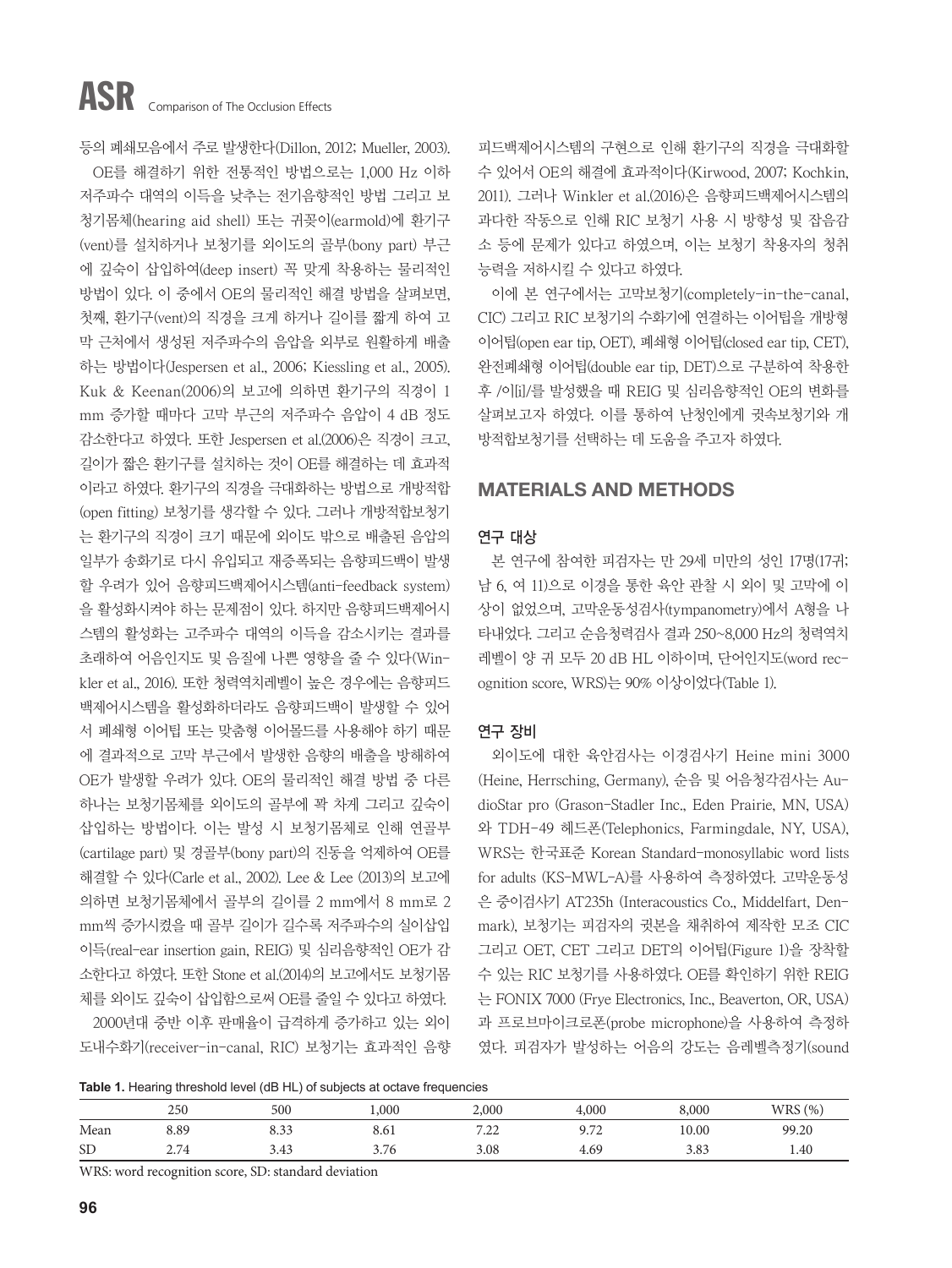

**Figure 1.** Actual shape of ear tips by size used in this study. A: open ear tip. B: closed ear tip. C: double ear tip.

| Not occluded<br>or natural |  |  |  |  |  | Very occluded |  |
|----------------------------|--|--|--|--|--|---------------|--|

**Figure 2.** Rating scales for sound quality (0 = not occluded or natural,  $6$  = very occluded).

level meter) 2250-light (Brüel & Kjær Co., Nærum, Denmark)를 사용하여 측정하였다. OE의 심리음향적 평가는 0에 서 6까지 0.5씩 증가하는 13단계의 설문지를 사용하였다. 13단 계에서 '0'은 '자연스럽다' 그리고 '6'은 '울림이 심하다'로 피검자 가 설문지에 울림의 정도를 직접 표시하게 하였다(Figure 2).

## 모조 CIC의 제작

모조 CIC의 제작을 위해 귓본은 외이도의 제2굴곡부(2nd bend)에서 고막 쪽으로 10 mm 정도로 깊게 채취하였으며, 모 조 CIC의 제작 시 수화기 음구의 주위 부분을 가능하면 가공 하지 않도록 하여 골부와 밀착될 수 있도록 하였다. CIC의 몸 체에는 직경 0.8 mm의 환기구를 설치하였고, 착용과 제거를 용이하게 하기 위해서 손잡이(removal handle)를 설치하였다 (Figure 3).

## 연구 절차

CIC 그리고 OET, CET, DET를 장착한 RIC 보청기를 착용하 고 건청인이 /이[i]/를 발성했을 때 OE의 변화를 REIG 그리고 설문지를 통한 심리음향적인 울림의 정도를 측정하였고 절차는 다음과 같다.

첫째, 외이도 및 고막의 이상 유무를 확인하기 위해 이경검사 를 실시하였으며, 건청임을 확인하기 위하여 방음실에서 순음 청각검사, 어음청각검사, 그리고 고막운동성검사를 실시하였다.

둘째, 건청임을 확인한 후에 모조 CIC를 제작하기 위해 피검 자의 한쪽 귀를 무작위로 선정하여 귓본을 채취하였다.

셋째, REIG를 측정하기 위해 프로브튜브가 CIC의 수화기 음구 그리고 OET, CET, DET보다 5 mm 이상 깊게 외이도에 삽입될 수 있도록 한 상태에서 이주(tragus)와 대이주(antitragus)가 만나는 지점을 프로브튜브에 표시하였다.

넷째, 프로브튜브에 표시한 부분이 이주와 대이주가 만나는 지점에 위치하도록 외이도에 삽입한 후 제어마이크로폰 및 프 로브마이크로폰의 보정(leveling)을 실시한 후, 보청기를 착용



**Figure 3.** Actual appearance of dummy completely-in-the-canal hearing aid used in this study.

하지 않은 상태에서 실이공명이득(real-ear unaided gain)을 측 정하였다.

다섯째, CIC 그리고 피검자의 외이도 크기에 알맞은 OET, CET, DET를 장착한 RIC 보청기를 무작위로 피검자에게 착용 시킨 상태에서 폐쇄모음 /이[i]/를 발성하게 한 후 REIG를 측정 하였다. 이때 안정된 REIG 측정을 위하여 실이측정 장비의 잡 음감쇄(noise reduction) 수준은 '8X'로 설정하였고, 소음측정 기는 피검자의 입에서 50 cm 떨어진 거리에 설치하였다. 그리 고 성대의 울림이 외이도 내에 충분히 전달되며 REIG 측정값 이 안정될 수 있도록 하기 위해 /이[i]/를 80 ± 3 dB SPL로 3초 이상 발성하게 하였다.

여섯째, CIC 그리고 OET, CET, DET를 장착한 RIC 보청기 를 착용하고 /이[i]/를 발성했을 때 측정한 각각의 REIG를 1/2 옥타브밴드 근처 주파수인 200, 500, 800, 1,000, 1,500, 2,000, 3,000, 4,000, 6,000 Hz에서 구하였다. 그리고 착용한 보청기의 REIG 측정이 끝날 때마다 폐쇄모음 /이[i]/에 대한 울림의 정도 를 피검자가 설문지에 직접 표시하도록 하였다.

## 통계 분석

CIC 및 OET, CET, DET에 따른 REIG의 차이를 알아보기 위 해 각각의 1/2 옥타브 주파수에서 반복측정 일원분산분석(oneway ANOVA with repeated measures)을 시행하였다. 그리고 REIG의 차이가 나타나는 주파수에서 CIC 및 이어팁의 형태에 따른 유의미한 차이를 확인하기 위하여 Bonferroni 사후분석을 실시하였다. 심리음향적인 OE의 유의미한 차이는 비모수 검정 을 통하여 확인하였다. 통계 분석에 사용한 소프트웨어는 SPSS, Version 25.0 (IBM Corp., Armonk, NY, USA)이었다.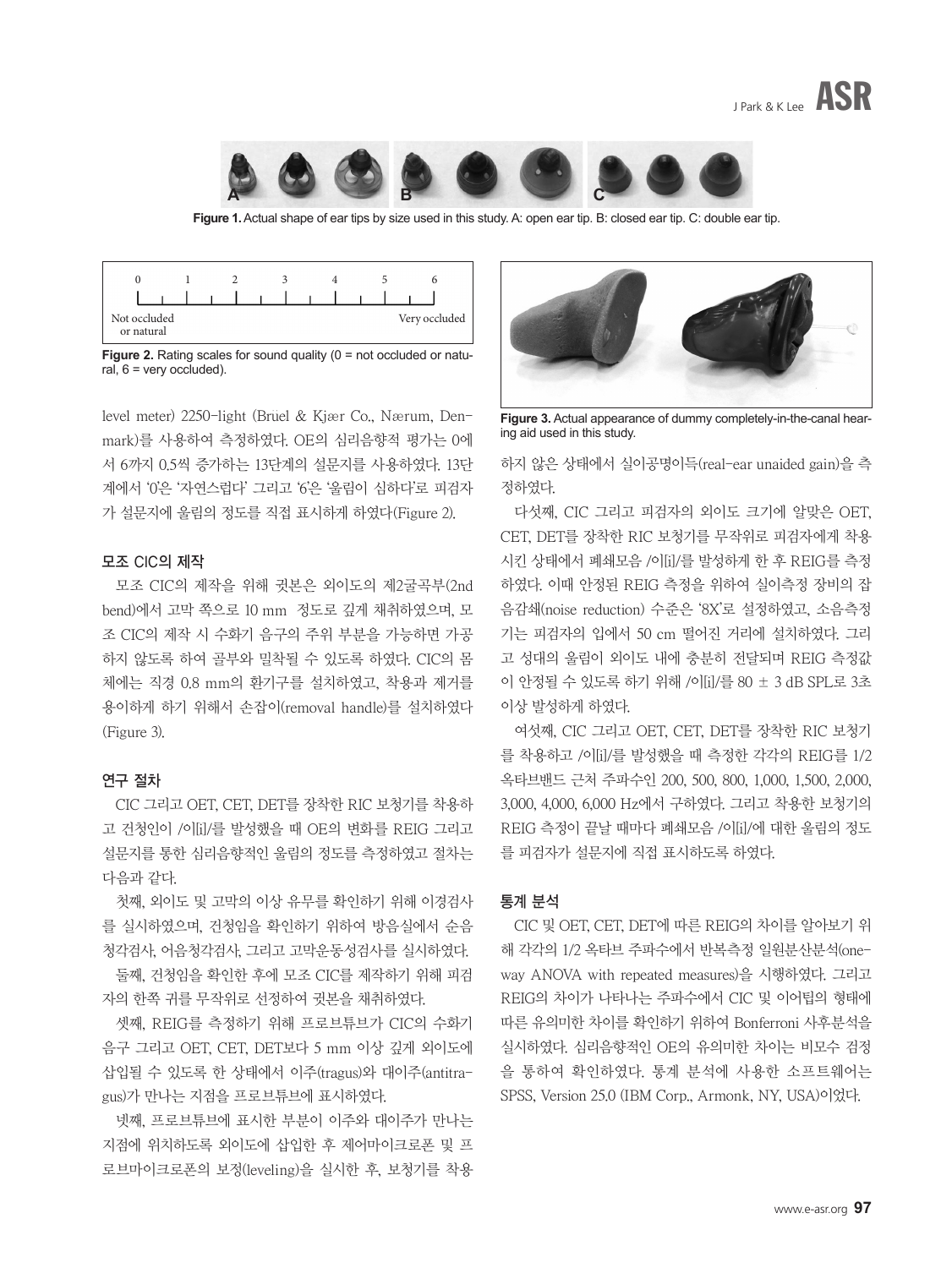# RESULTS

## CIC 그리고 이어팁의 착용에 따른 REIG

각각의 1/2 옥타브 주파수에서 CIC 그리고 OET, CET, DET 를 장착한 RIC 보청기를 착용하고 /이[i]/를 발성했을 때의 REIG는 Figure 4와 같이 나타났다. CIC 그리고 OET, CET, DET 착용에 따른 REIG의 평균(표준편차)은 200 Hz에서 3.16(4.44), 1.26(2.30), -0.12(3.64), 2.95(4.72)로 나타났다. 500 Hz 에서는 2.57(4.81), 0.86(2.50), 0.31(4.96), 3.75(4.55)로 나타났다. 1,000 Hz에서는 10.31(6.32), 4.68(4.60), 9.72(7.50), 11.75(6.35)로 나타났다. 1,500 Hz에서는 4.05(5.14), 6.11(5.06), 8.82(6.60), 8.60(4.87)으로 나타났다. 2,000 Hz에서는 -3.69(6.09), 4.51(4.72), 3.13(7.87), -2.34(6.60)로 나타났다. 3,000 Hz에서는 -19.48 (10.21), -6.63(7.61), -13.14(7.12), -16.83(7.53)으로 나타났다. 4,000 Hz에서는 -15.89(10.74), -7.49(5.98), -11.20(6.12), -14.74 (6.93)로 나타났다. 6,000 Hz에서는 -3.10(11.70), -4.24(7.36), -4.23(5.07), -5.09(6.88)로 나타났다.

그리고 1/2 옥타브 주파수에서 CIC와 이어팁의 종류에 따른



**Figure 4.** REIG of the CIC and ear tips (OET, CET, and DET) at 1/2 each octave frequency. REIG: real-ear insertion gain, CIC: completely-in-the-canal, OET: open ear tip, CET: closed ear tip, DET: double ear tip.

반복측정 일원분산분석의 결과는 Table 2에 나타내었다. Table 2에서 CIC 그리고 이어팁의 종류에 따른 REIG는 800 Hz [F(3, 48) = 10.87, *p* < 0.05], 1,000 Hz [F(3, 48) = 9.96, *p* < 0.05], 1,500 Hz [F(3, 48) = 5.44, *p* < 0.05], 2,000 Hz [F(3, 48) = 12.84, *p* < 0.05], 3,000 Hz [F(1.93, 30.87) = 12.12, *p* < 0.05], 4,000 Hz [F(1.64, 26.19) = 4.90, *p* < 0.05]에서 의미 있는 차이가 나 타났다. 그러나 200 Hz [F(3, 48) = 2.73, *p* > 0.05]와 500 Hz [F(3, 48) = 2.88, *p* > 0.05]에서는 차이가 나타나지 않았다.

CIC 그리고 이어팁 간의 차이를 알아보기 위해 Bonferroni 사후분석을 실시한 결과는 Table 2에 나타내었다. OE가 주로 발생하는 1,000 Hz 이하의 주파수에서 OET의 REIG는 800 Hz, 1,000 Hz에서 CIC 및 다른 이어팁에 비해 낮게 나타났다. 그리고 CIC의 REIG는 OET를 제외한 나머지 이어팁과 차이를 나타내지 않았으며(*p* > 0.05), 200 Hz와 500 Hz에서는 CIC 및 모든 이어팁 간에 REIG의 차이가 나타나지 않았다(*p* > 0.05).

### CIC 그리고 이어팁의 형태에 따른 심리음향적 OE

CIC 그리고 이어팁의 형태에 따른 심리음향적인 OE의 평균 (표준편차)은 CIC가 2.32(1.38), OET는 1.21(1.25), CET는 1.56



**Figure 5.** Degree of subjective occlusion between the CIC and ear tips (OET, CET, and DET). CIC: completely-in-the-canal, OET: open ear tip, CET: closed ear tip, DET: double ear tip.

**Table 2.** Differences of real-ear insertion gain between the CIC and ear tips (OET, CET, and DET) at each 1/2 octave frequencies

|                | Frequency in Hz |     |     |            |       |        |          |          |       |  |
|----------------|-----------------|-----|-----|------------|-------|--------|----------|----------|-------|--|
| Type           | 200             | 500 | 800 | 1,000      | 1,500 | 2,000  | 3,000    | 4,000    | 6,000 |  |
| OET-CET        |                 |     |     |            |       |        | $*$      |          |       |  |
| <b>OET-DET</b> |                 |     |     | $\ddagger$ |       | t      | <b>+</b> | <b>A</b> |       |  |
| OET-CIC        |                 |     | $*$ |            |       | ₫.     |          |          |       |  |
| <b>CET-DET</b> |                 |     |     |            |       | $\ast$ |          |          |       |  |
| CET-CIC        |                 |     |     |            |       |        |          |          |       |  |
| DET-CIC        |                 |     |     |            |       |        |          |          |       |  |

 $*p < 0.05$ ,  $^{\dagger}p < 0.01$ ,  $^{\dagger}p < 0.001$ . CIC: completely-in-the-canal, OET: open ear tip, CET: closed ear tip, DET: double ear tip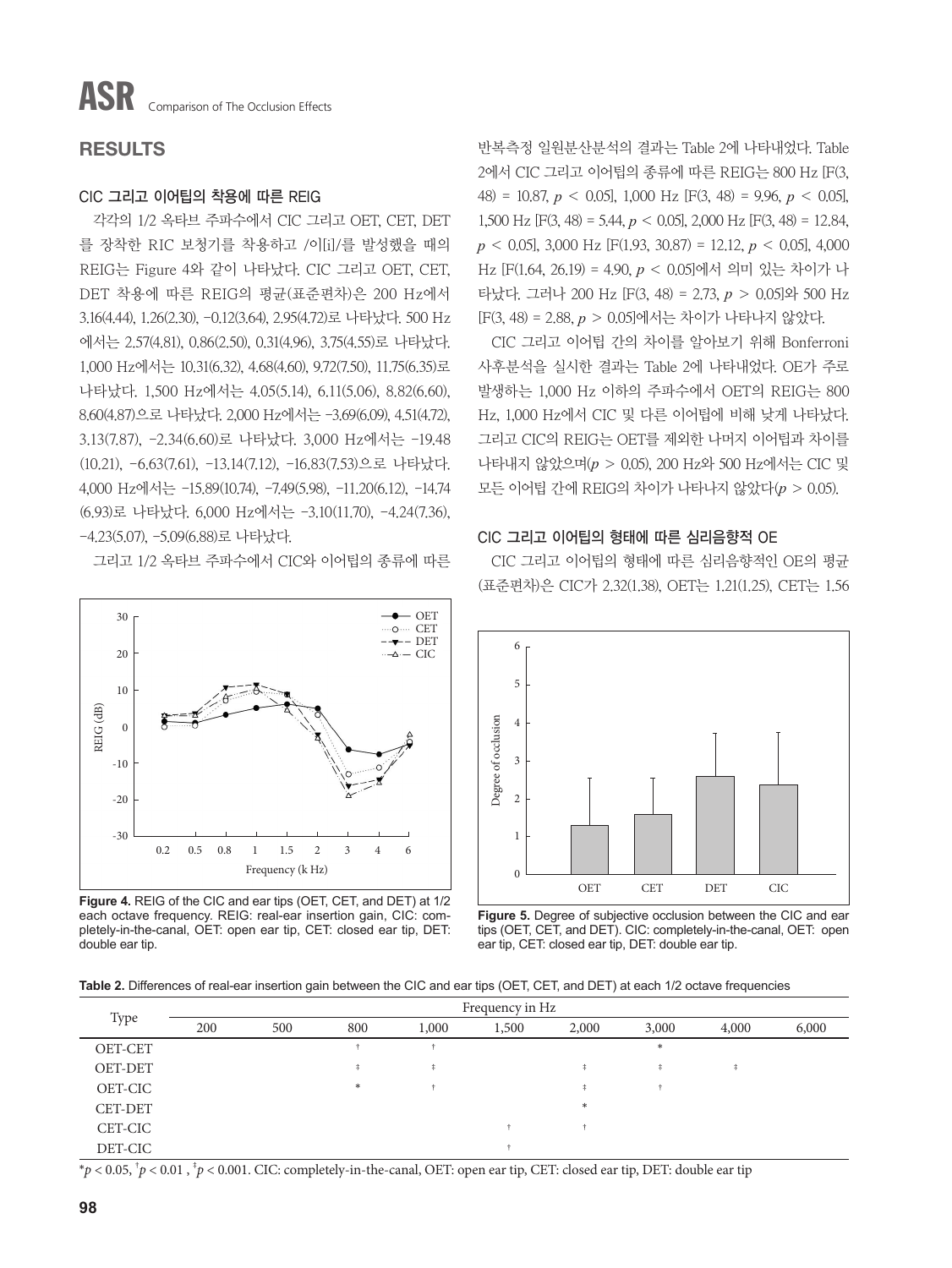**Table 3.** Results of Wilcoxon nonparametric test of the psychoacoustic score according to the CIC and ear tips (OET, CET, and DET)

|            | ~   |     | . .<br>$\sim$<br>. | . . |
|------------|-----|-----|--------------------|-----|
| Type       | OET | CET | <b>DET</b>         | CIC |
| <b>OET</b> | -   |     |                    |     |
| <b>CET</b> |     |     |                    |     |
| <b>DET</b> |     | ŧ   | -                  |     |
| <b>CIC</b> |     | *   |                    | -   |

 $* p < 0.05, \, {}^{\dagger} p < 0.01, \, {}^{\dagger} p < 0.001$ . CIC: completely-in-the-canal, OET: open ear tip, CET: closed ear tip, DET: double ear tip

(0.95), 그리고 DET는 2.56(1.10)으로 나타났다(Figure 5).

Table 3에서 심리음향적인 OE의 차이를 Wilcoxon의 비모수 검정으로 확인하였는데, OET는 DET (*p* < 0.01), CIC (*p* < 0.01)와 차이가 나타났으며, CET 또한 DET (*p* < 0.001), CIC (*p* < 0.05)와의 차이가 나타나서 OET와 CET가 DET와 CIC에 비해서 울림을 덜 느끼는 것으로 나타났다. 그러나 DET와 CIC 간에는 차이가 나타나지 않았다(*p* > 0.05).

# **DISCUSSIONS**

난청으로 인해 보청기를 착용하면 외이도의 폐쇄로 인하여 대부분의 사용자는 OE를 경험한다(Jespersen et al., 2006). OE 는 난청의 정도 및 유형과 보청기의 형태 등에 따라 차이가 나며, OE의 정도에 따라 보청기에 대한 만족도가 달라진다(Dillon, 2012). 근래 들어 OE를 효과적으로 해결할 수 있는 RIC 보청 기의 판매량이 증가하고 있다(Kochkin, 2011). 그리고 RIC 보 청기는 청력역치레벨의 정도 또는 음향피드백 등의 이유로 대 부분 OET, CET, DET 등 세 가지 이어팁을 사용하고 있다. 이 에 본 연구에서는 CIC 그리고 RIC 보청기에 장착하는 이어팁 착용 시 /이[i]/를 발성하였을 때의 OE의 변화를 객관적 측정인 REIG와 주관적 평가인 설문을 통하여 알아보고자 하였다.

본 연구에서 OET의 REIG는 800 Hz와 1,000 Hz에서 CET, DET 및 CIC에 비해 낮게 나타났다. 그리고 심리음향적인 울림 의 정도 또한 OET가 다른 이어팁 그리고 CIC에 비해 덜 울리 는 것으로 나타났다. Lee et al.(2005)은 환기구가 있는 CIC 및 외이도보청기(in-the-canal hearing aid)가 환기구가 없을 때 에 비해서 고막 부근의 저주파수의 음압을 배출하는 데 효과 적이며, Kuk & Keenan(2006) 또한 환기구의 직경이 1 mm 증 가할 때마다 저주파수의 음압이 4 dB 감소한다고 보고하였다. 그리고 Jespersen et al.(2006)과 Kiessling et al.(2005)의 연구 에서도 환기구의 설치 또는 환기구 직경의 확장을 통해 고막 근 처에서 생성된 저주파수의 음압을 외부로 배출할 수 있다고 보 고하였다. 본 연구에서 사용한 OET는 이어팁에 직경이 큰 환기 구를 설치한 효과가 있어 상기의 연구와 같이 다른 이어팁 및 CIC에 비해서 OE의 해결에 효과적임을 확인할 수 있었다.

그리고 CET의 REIG는 800 Hz와 1,000 Hz에서 OET에 비 해 높게 나타났으며, 1,000 Hz 이하의 저주파수에서 DET 및 CIC와의 차이를 나타내지 않았다. 그러나 심리음향적인 울림의 정도는 DET 및 CIC에 비해서 덜한 것으로 나타났다. Dillon (2012), Lee & Lee(2013), Park & Lee(2016)의 보고에 의하면 보청기를 외이도 부분에 꽉 차게 착용했을 경우 고막과 수화기 팁(이어팁) 사이의 공간이 적을수록 OE의 해결에 효과적이라 고 하였다. CET의 경우 CIC에 비해서 고막 부근의 용적이 넓 은 것으로 볼 수 있어 CIC에 비해 울림 현상이 심할 것으로 보 였지만 반대로 나타나 상기의 연구와는 차이를 나타냈다. 그 이유는 CET를 착용했을 때 이어팁의 모양이 일그러지면서 외 이도와 이어팁 간에 공간을 생성하여 저주파수 대역의 음압을 외이도 외부로 배출했기 때문이다. 결과적으로 CET 또한 OE 의 해결에 도움을 줄 수 있을 것으로 생각한다.

본 연구의 결과에서 200 Hz와 500 Hz의 REIG는 각각의 이 어팁과 CIC 보청기 간의 차이가 나타나지 않았다. Dillon(2012) 은 환기구의 직경이 클수록 저주파수 대역의 음압이 줄어든다 고 하여 본 연구와 차이를 나타냈다. 그러나 Lee & Lee(2013) 의 연구에서는 보청기의 외이도 부분의 길이를 길게 했을 때 OE가 줄어든다고 하였으나, 200 Hz와 500 Hz의 REIG에서는 길이에 따른 차이가 나타나지 않아 본 연구와 일치성을 나타냈 다. 이는 발성을 할 때 저주파수가 외이도 내로 전달되어 재생 성되기도 하지만 발성음의 일부, 특히 회절 현상이 잘 일어나는 저주파수 대역의 음압이 외부에서 고막 쪽으로 유입될 수 있 다. 따라서 200 Hz와 500 Hz의 REIG에서 각각의 이어팁과 CIC 보청기에 따른 차이가 나타나지 않은 것은 OET와 CET의 경우 발성음 중 저주파수 대역의 외부 음압이 외이도 내로 유 입되어 음압이 증가한 것으로 생각할 수 있다.

그리고 다른 주파수에 비해 3,000 Hz 내외의 주파수 대역에 서는 DET와 CIC의 REIG가 낮게 나타났다. 이는 DET와 CIC 보청기의 착용 시 외이도를 잘 밀폐하여 저주파수 대역의 음압 은 충분히 배출하지 못하므로 OE가 증가할 수 있으나, 고주파 수 대역의 음향 누출을 최소화하여 음향피드백의 방지에는 효 과가 있음을 의미한다(Stone et al., 2014).

결과적으로 OE를 해결하기 위해서는 OET와 CET를 착용하 는 것이 효과적일 것으로 보인다. 하지만 RIC 보청기에 장착하 는 이어팁은 사용자의 귓본을 채취하여 제작하는 CIC 보청기 와는 달리 기성제품이며, 그 크기도 형태별로 적게는 2가지 많 게는 4가지로 구성되어 있다. 따라서 RIC 보청기에 장착하는 이어팁은 사용자의 외이도 크기 및 형태와는 차이가 있으므로 음향피드백제어시스템을 활성화해야 하는 경우가 자주 발생한 다. 이에 비해 CIC 보청기의 경우 고심도 난청을 제외한 대부분 의 경우에는 음향피드백이 발생할 확률이 낮아서(Stone et al.,